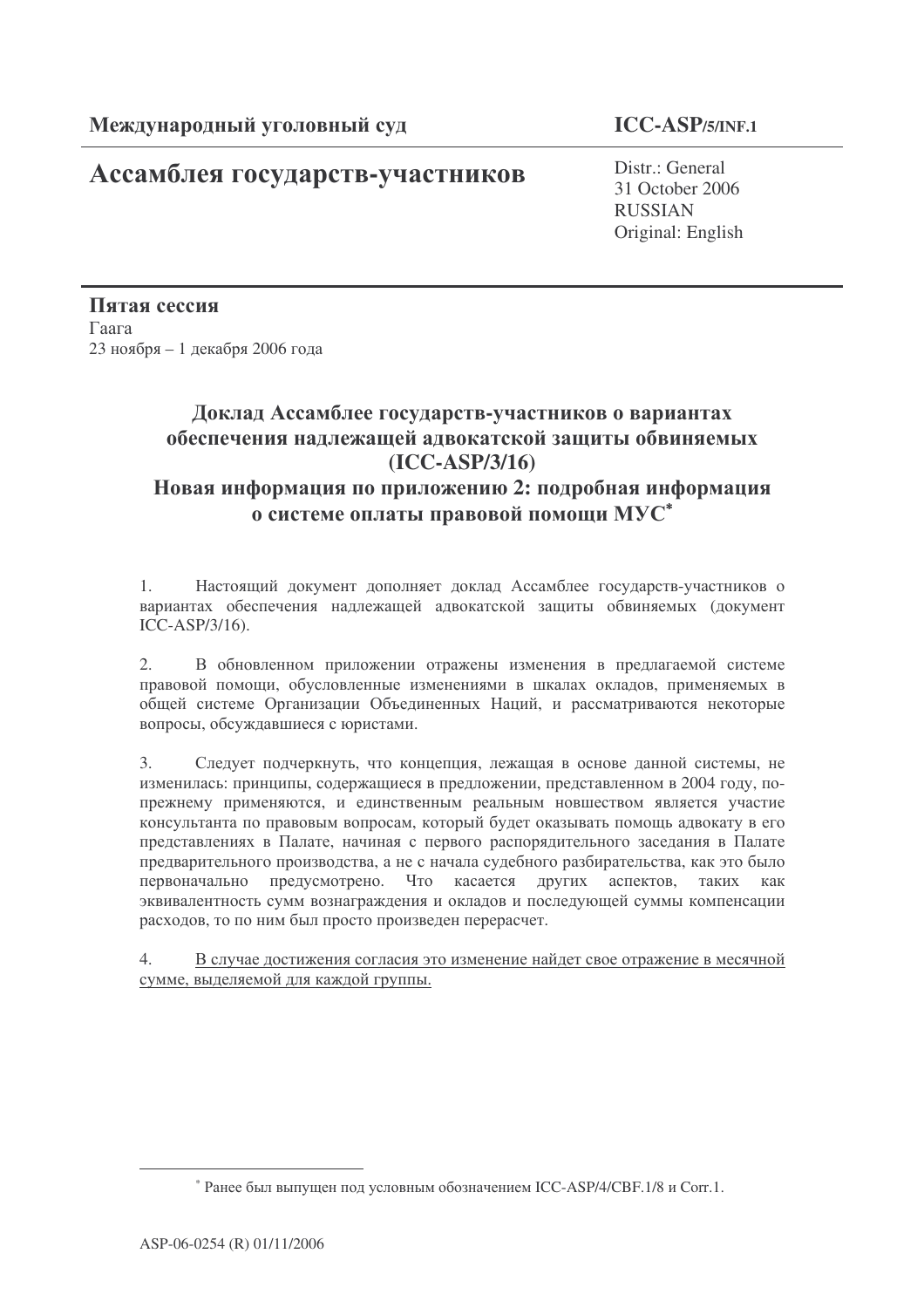#### I. ЭТАП ПРЕДВАРИТЕЛЬНОГО ПРОИЗВОДСТВА

#### $\mathbf{A}$ . От расследования до первого появления в Суде

 $5.$ В случае оказания помощи в ходе, среди прочего, допроса и выступлений в Палате предварительного производства оплата производится на пропорциональной основе в размере, согласно предложению, 700 евро + сумма возмещения расходов, связанных с профессиональной деятельностью, в размере максимум 40% от вознаграждения (280 евро) за день с учетом предельного месячного уровня в 8 864 евро (что соответствует окладу сотрудника (ООН/МУС) категории C-5 - старшего сотрудника по правовым вопросам/старшего прокурора) + сумма компенсации расходов, связанных с профессиональной деятельностью, в размере максимум 40% от оклада (3 546 евро).

### **B.** От первоначального появления до первого распорядительного заседания в Судебной палате

Предлагается выплачивать 16 318 евро + сумму компенсации расходов. 6. связанных с профессиональной деятельностью, в размере максимум 40% от оклада сотрудников категории специалистов (3 546 евро) или 19 864 евро в месяц на всю группу.

 $7.$ Ниже приводится разбивка оплаты услуг по каждой категории штатных членов группы защиты:

- $\bullet$ Адвокат: 8 864 евро (что соответствует окладу сотрудника (ООН/МУС) категории C-5 – старшего сотрудника по правовым вопросам/старшего прокурора) + сумма компенсации расходов, связанных с профессиональной деятельностью, в размере максимум 40% от оклада (3 546 евро).
- Помощник: 3 454 евро (что соответствует окладу сотрудника (ООН/МУС)  $\bullet$ категории ОО-5 - помощника по правовым/административным/языковым вопросам).
- Фиксированная ставка: 4 000 евро.  $\bullet$

#### **II.** ЭТАП СУЛЕБНОГО РАЗБИРАТЕЛЬСТВА

### $\mathbf{A}$ . От первого распорядительного заседания в Судебной палате до заключительной речи адвоката

8. В отличие от предложения, представленного в 2004 году, после широких консультаций с юристами было решено, что консультант по правовым вопросам, который будет оказывать адвокату помощь в представлении материалов в Палате, должен войти в состав группы до начала судебного разбирательства, с тем чтобы у него или нее имелось время, необходимое для ознакомления с делом и сотрудничества в определении стратегии защиты в ходе судебного разбирательства.

9. Предлагается выплачивать 28 207 евро + сумму компенсации расходов, связанных с профессиональной деятельностью, в размере максимум 40% от оклада (8 302 евро) или 36 509 евро в месяц на всю группу.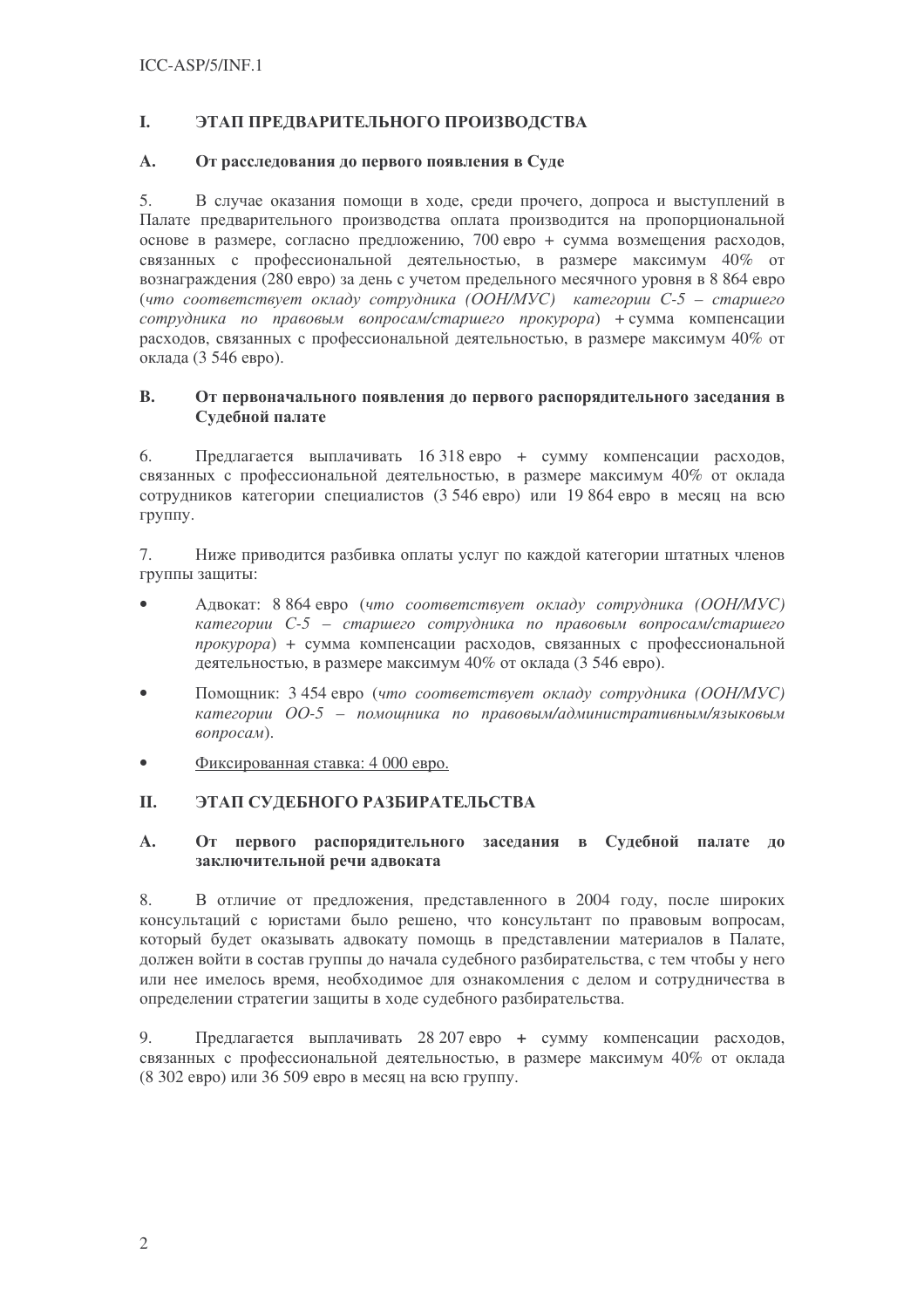10. Ниже приводится разбивка оплаты услуг по каждой категории штатных членов группы защиты:

- Адвокат: 8 864 евро (что соответствует окладу сотрудника (ООН/МУС)  $\bullet$ категории C-5 – старшего сотрудника по правовым вопросам/старшего прокурора) + сумма компенсации расходов, связанных с профессиональной деятельностью, в размере максимум 40% от оклада (3 546 евро).
- $\bullet$ Консультант по правовым вопросам: 7 184 евро (что соответствует окладу сотрудника (ООН/МУС) С-4 – сотрудника по правовым вопросам/прокурора) + сумма компенсации расходов, связанных с профессиональной деятельностью, в размере максимум 40% от оклада (2 874 евро).
- $\bullet$ Советник по правовым вопросам: 4705 евро (что соответствует окладу сотрудника (ООН/МУС) категории C-2 - младшего сотрудника по правовым вопросам) + сумма компенсации расходов, связанных с профессиональной деятельностью, в размере максимум 40% от оклада (1882 евро).
- $\bullet$ Помощник: 3 454 евро (что соответствует окладу сотрудника (ООН/МУС) категории ОО-5 - помощника по правовым/административным/языковым вопросам).
- Фиксированная ставка: 4 000 евро.  $\bullet$

#### $\mathbf{B}$ . От заключительной речи адвоката до вынесения постановлений

 $11.$ В случае выступления на этом этапе оплата должна производиться на пропорциональной основе, при этом предлагается выплачивать 700 евро + сумму компенсации расходов, связанных с профессиональной деятельностью, в размере максимум 40% от оклада (280 евро) в день.

#### Ш. ЭТАП АПЕЛЛЯЦИИ

 $12.$ Предлагается выплачивать 21 023 евро + сумму компенсации расходов, связанных с профессиональной деятельностью, в размере максимум 40% от оклада (5 428 евро) или всего 26 451 евро в месяц на всю группу.

13. Ниже приводится разбивка оплаты по каждой категории штатных членов группы защиты:

- $\bullet$ Адвокат: 8 864 евро (что соответствует окладу сотрудника (ООН/МУС) категории С-5 - старшего сотрудника по правовым вопросам/старшего прокурора) + сумма компенсации расходов, связанных с профессиональной деятельностью, в размере максимум 40% от оклада (3 546 евро).
- Консультант по правовым вопросам: 4 705 евро (что соответствует окладу  $\bullet$ сотрудника (ООН/МУС) категории С-2 - младшего сотрудника по правовым вопросам) + сумма компенсации расходов, связанных с профессиональной деятельностью, в размере максимум 40% от оклада (1 882 евро).
- $\bullet$ Помощник: 3 454 евро (что соответствует окладу сотрудника (ООН/МУС) категории ОО-5 - помошника по правовым/административным/языковым вопросам).
- Фиксированная ставка: 4 000 евро.